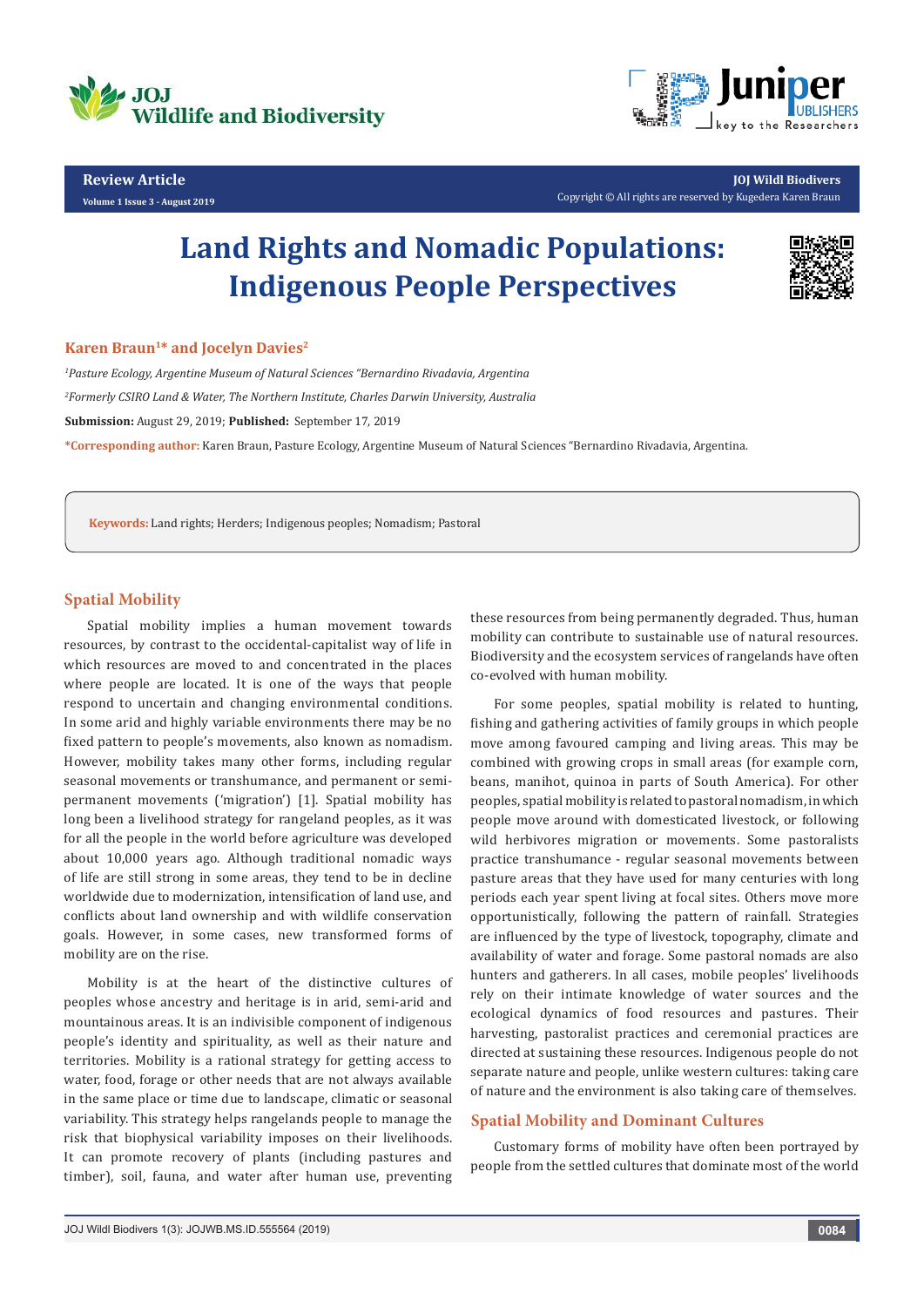as irrational, primitive and incompatible with modernization and private property. Also, government goals are often underpinned by neo-liberal philosophies that present discrete individual, family or corporate-owned parcels of private property as the optimal institution for economic development and 'progress'. Many governments have encouraged, or forced, mobile peoples to take up a settled way of life generally because governments want the indigenous lands to be privatized and owned by the dominant culture. Despite these attitudes, elements of nomadism have been adopted in 'modern' forms of pastoralism such as are practiced by ranchers or livestock-station owners in the rangelands of colonized countries. For example, in Australia, 'travelling stock routes' were established in the early days of European colonization as easements to enable livestock to be legally moved on foot between grazing areas across privatelyowned or leased rangelands [2]. Now, most livestock are transported in trucks. Companies may own several rangeland grazing properties and move livestock between them, depending on where forage is available. Contemporary livestock owners also now against their cattle on properties owned by other people when seasonal conditions on their own properties are poor. These kinds of 'modern' practices show the enduring importance of mobility as part of a portfolio of strategies to manage resource variability in rangelands [3,4].

In nations such as Australia, Argentina and Tanzania, nomadic or transhumant indigenous peoples' way of life has been very greatly disrupted by colonization. Indigenous peoples were not recognized by colonizers as owners of their traditional territories and their land was taken over by agriculturalists and colonial ranchers with introduced livestock species. Land rights and indigenous' nations way of life continue to be disrupted in many countries by the development of agriculture, competition for water resources, oil and minerals extractions, tourism, or real estate business, all of them arguing for 'economic development'. In South America, the introduction of the climatically versatile transgenic soybean and of plantations of exotic pine trees for the paper industry have led to a dramatic transformation of rangelands into privately-owned agricultural or forestry lands, a process that has increased land social conflicts and environmental problems. There are also conflicts between indigenous peoples and 'modern' forms of pastoralism, which can be easier to resolve than conflicts with agriculture or mining. For example, in Australia, livestock station owners and indigenous people have negotiated for recognition of co-existing rights in some areas [5].

The establishment of conservation areas has brought conflicts with indigenous people that traditionally lived and owned those territories, especially when conservation areas are managed under a paradigm that does not consider people and their culture as compatible with goals for wildlife conservation. For example, in Tanzania, Masai people's lands were transformed into large 'wildlife conservation' areas that have not allowed Masai pastoralism. These kinds of conflicts continue even though

a paradigm change is well underway in conservation philosophies [6]. The paradigm change considers nature and people in an integrated way: that is, cultures, languages and traditional lifestyles should be rescued and protected together with nature. Though sometimes criticized by indigenous people because it can be used to deny their right to develop a 'modern' way of life, this change in conservation practice has helped some groups to achieve their aspirations for the future of their communities and traditional lands. Under this new paradigm, different kinds of co-management strategies can take place, with different levels of participation of local indigenous people, including in decisions about resource management. Some examples are the co-managed National Parks in Argentina, in which Mapuce people co-manage protected areas with the National Parks Administration, and Indigenous Protected Areas in Australia [5], in which indigenous people own their land, managing it under IUCN protected area guidelines with economic and logistical support from the government.

Communally owned property is an alternative to private property that is now being fostered by some governments and NGOs in rangelands and elsewhere for ownership, or access and use rights, and management responsibility of indigenous territories. This form of landholding may provide for mobility of traditional pastoralists and hunter-gatherers but restrict that mobility to a defined area. In some legal systems, communally owned property cannot be sold, transferred or inherited. This can reduce the pressure exerted by corporations or governments for economic exploitation of indigenous peoples' lands provided that other people respect these laws.

# **New forms of mobility**

Access to new technologies has affected traditional forms of mobility of some indigenous nations. For example, Aboriginal people of central Australia move much greater distances now than they did traditionally, by travelling in cars along roads. One consequence is that important land management practices, such as burning to promote regeneration of plants and animal habitats, are now largely restricted to road corridors. Biodiversity is suffering as a result [7]. Aboriginal landowners have started to use aircraft and aerial incendiaries to bring managed fire back to areas away from roads, with the support of regional organizations and funding from government and, in one case, through a greenhouse gas abatement contract funded by an energy company [8]. New communication technologies are also helping some pastoralists access information that aids their livelihoods. For example, in Mongolia, herders can use text messaging on mobile phones to get information about livestock prices at different markets, which helps them to decide where they should take their livestock for sale.

Loss of territory, together with loss of livelihoods and food security, forces many indigenous people to migrate to towns and cities looking for jobs to support their families. Alternatively,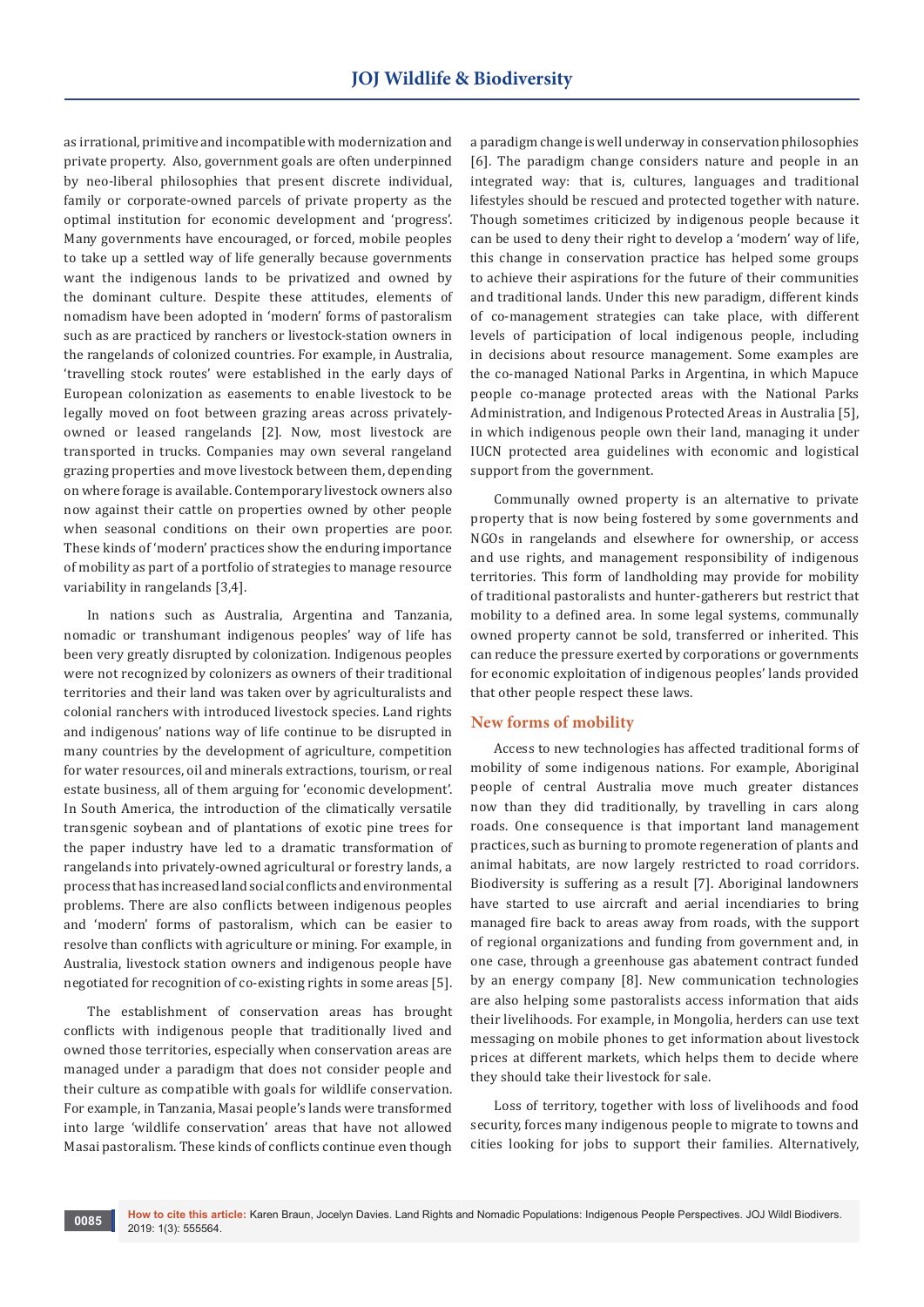men might acquire temporary jobs in industrial agriculture at distant locations from their homes. Because culture and territory are indivisible components for indigenous people, these forms of mobility generally imply family dissolution and the loss of social bonds and traditions. Scientific research on the links between indigenous traditional ways of life and health is limited, but it tends to support the view that is common amongst indigenous people that their health is closely tied to their relationship to their land [9].

Internal migrations of indigenous people to urban centers are substantial in South America and Africa. This generally results in poverty of indigenous people and forced assimilation to the dominant culture together with discrimination and lack of access to education and health care. Similar strategies of 'periodic migration' in the very different context of the Ecuadorean Andes highlight that, in spite of the disruption to their traditional ways of life, some indigenous people are also taking advantage of markets, state programs and development interventions to build new hybrid livelihoods [10]. Urban migration is also a trend in Australia. The largest populations of Aboriginal people now live in big cities, in some cases because of dispossession from their land. For others, it is a strategy for easier access to schools, jobs, health care and other services that are not available on their traditional territories; or town-living itself is the attraction due to the loss of their own cultural traditions. A small proportion of Aboriginal people are successful in getting jobs in towns, generating income that maintains families and the social and cultural values of their home region. Australian governments have increased their expenditure on indigenous issues since 2007 aiming to 'close the gap' between Aboriginal and non-Aboriginal people in health and other indicators of social disadvantage. However, this expenditure has to date had little impact on high levels of alcoholism and violence and low levels of literacy and employment amongst Aboriginal people [11].

In the Republic of Mongolia, pastoral nomads ('herders') and city populations come from the same cultural traditions. In past centuries almost all Mongolians were herders, however, this declined with development of work in government, service industries, mining and growth of towns and the capital city. In the early 1990s when many Mongolians returned to a herding way of life after private ownership of livestock was instituted by governments following forty years of collectivized grazing. This renewed involvement in herding has not been sustained. The number of people employed in herding declined by nearly 10% between 2003 and 2009 even though the total population of Mongolia grew by over 9% during this period. In 2009, only 35 % of the Mongolian workforce remained as herders [12,13]. Herding is a more difficult way of life now than it was during the collectivized period because there is now less government investment in infrastructure and services to help herders access services and markets or to manage risk, such as from very severe winter conditions ('dzud'). Herders tend to be much less mobile

as a result [14]. For example, state support for education of herder's children in boarding schools has been reduced, resulting in more herders grazing their herds close to towns so that their children can go to school.

### **Conclusion**

In summary, nomadism has long been culturally important to rangeland peoples and critical to sustainability of their livelihoods and identity. The spatial mobility involved in nomadism and transhumance is a strong adaptation to the variability of rangeland ecosystems in space and time and it promotes sustainable use of resources. However, it often conflicts with capitalist/neo-liberal concepts of private property and economic development, [15] and with non-cultural conservation paradigms. Indigenous people have their own, unique experiences and perspectives of land rights and mobility, and they have been able to assert land rights in some situations and to adapt their livelihoods to new opportunities that help them keep mobility as part of their culture, in spite of difficulties. Communally owned property and indigenous co-management or management of conservation or rural areas with government support are alternatives to re-think and create new cultural and environmentally sustainable paradigms of development and resource use.

## **Acknowledgements**

Thanks to Margaret Friedel and Jane Addison for review comments that have improved a draft of this article. We also thank the indigenous people who we work with for insights to issues that impact on their lives.

## **References**

- 1. [Fernandez-Gimenez M E and Le Febre S \(2006\) Mobility in pastoral](https://www.tandfonline.com/doi/abs/10.1080/13504500609469685)  [systems: Dynamic flux or downward trend? International Journal of](https://www.tandfonline.com/doi/abs/10.1080/13504500609469685)  [Sustainable Development and World Ecology 13\(5\): 341-362.](https://www.tandfonline.com/doi/abs/10.1080/13504500609469685)
- 2. [Cameron J M R, Spooner P G \(2010\) Origins of Travelling Stock Routes.](https://globalrangelands.org/dlio/51374)  [2. Early development, management, and the growing embrace of the](https://globalrangelands.org/dlio/51374)  [law \(1830-70s\). The Rangeland Journal 32\(3\): 341-351.](https://globalrangelands.org/dlio/51374)
- 3. McAllister R J, Gordon I J, Janssen M A and Abel N (2006) Pastoralists' responses to variation of rangeland resources in time and space. Ecological Applications 16 (2): 572-583.
- 4. [Hobbs N T, Galvin K A, Stokes C J, Lackett J M, Ash A J, et al. \(2008\)](https://www.researchgate.net/publication/223486344_Fragmentation_of_rangelands_Implications_for_humans_animals_and_landscapes)  [Fragmentation of rangelands: Implications for humans, animals,](https://www.researchgate.net/publication/223486344_Fragmentation_of_rangelands_Implications_for_humans_animals_and_landscapes)  [and landscapes. Global Environmental Change-Human and Policy](https://www.researchgate.net/publication/223486344_Fragmentation_of_rangelands_Implications_for_humans_animals_and_landscapes)  [Dimensions 18\(4\): 776-785.](https://www.researchgate.net/publication/223486344_Fragmentation_of_rangelands_Implications_for_humans_animals_and_landscapes)
- 5. Davies J (2011) Relationships have been important for Aboriginal influence on Australian policy. In Proceedings IX International Rangelands Congress, Rosario, Argentina.
- 6. Phillips A (2003) Turning ideas on their head: the new paradigm for protected areas. George Wright Forum 20(2): 8-32.
- 7. [Edwards G P, Allan G E, Brock C, Duguid A, Gabrys K, et al. \(2008\) Fire](https://www.publish.csiro.au/rj/RJ07037)  [and its management in central Australia. The Rangeland Journal 30\(1\):](https://www.publish.csiro.au/rj/RJ07037)  [109-121.](https://www.publish.csiro.au/rj/RJ07037)
- 8. [Russell-Smith J, Murphy B P, Meyer C P, Cook G D, Maier S, et al. \(2009\)](https://researchers.mq.edu.au/en/publications/improving-estimates-of-savanna-burning-emissions-for-greenhouse-a)  [Improving estimates of savanna burning emissions for greenhouse](https://researchers.mq.edu.au/en/publications/improving-estimates-of-savanna-burning-emissions-for-greenhouse-a)